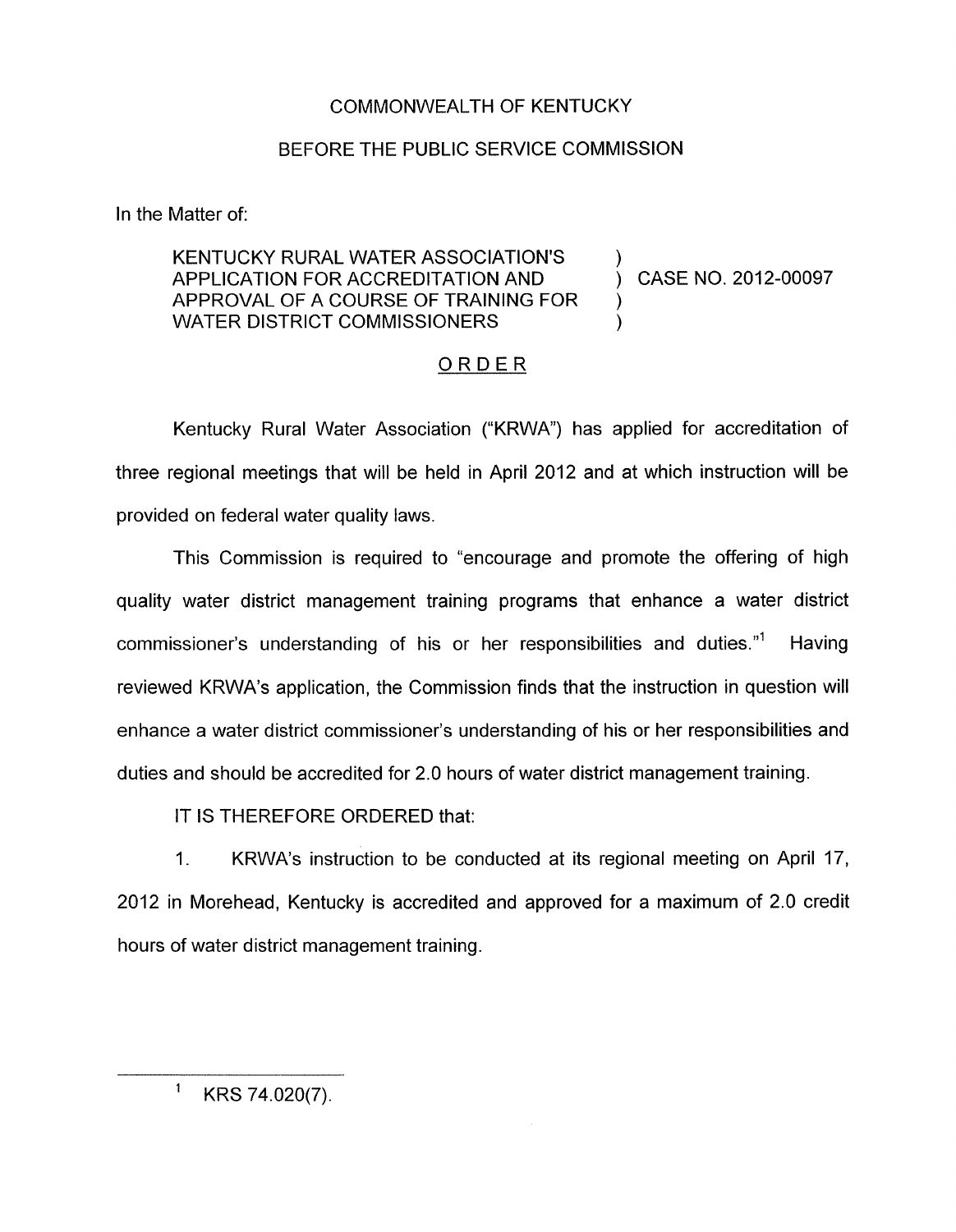2. KRWA's instruction to be conducted at its regional meeting on April 19, 2012 in Owensboro, Kentucky is accredited and approved for a maximum of 2.0 credit hours of water district management training.

**3.** KRWA's instruction to be conducted at its regional meeting on April 26, 2012 in Draffenville, Kentucky is accredited and approved for a maximum of 2.0 credit hours of water district management training.

**4.** KRWA shall retain a record of all water district commissioners attending the accredited and approved presentations.

5. No later than May 15, 2012, KRWA shall file with the Commission:

a. A sworn statement attesting that the accredited instruction was performed;

b. A description of any changes in the presenters or the proposed curriculum that occurred after KRWA's application; and

c. The name of each water district commissioner who attended, his or her water district, and the number of hours that he or she attended.

*y* and<br> *y* is the presenters or the proposed<br>
tion; and<br> *y* the commissioner who attended, his or<br> *By* the Commission<br>
ENTERED<br> **MAR 2 2 2012**<br> **KENTUCKY PUBLIC<br>
SERVICE COMMISSION** KENTUCKY PUBLIC VICE COMMISSION

**ATTE** √e⁄ Director

Case No. 2012-00097